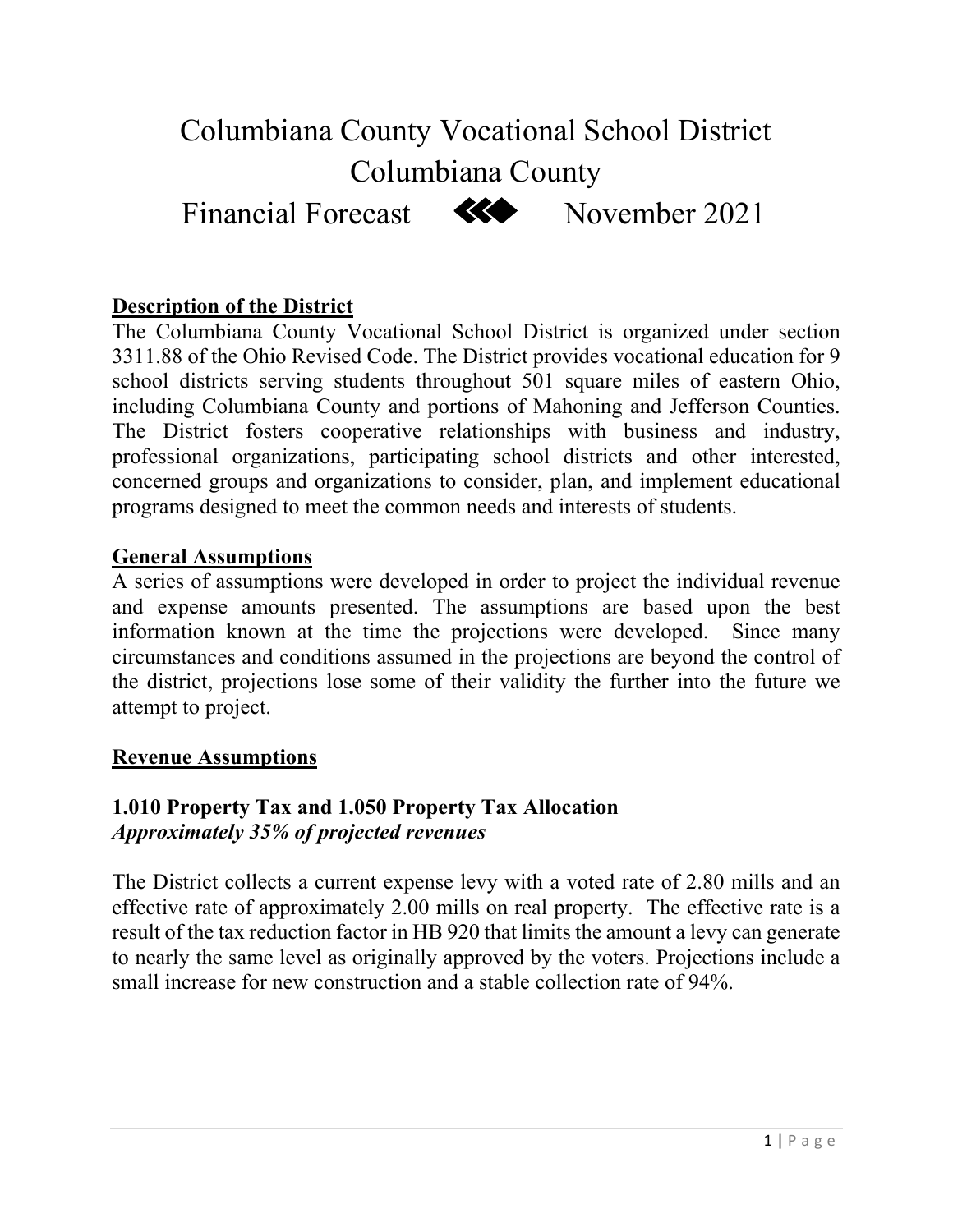# **1.020 Personal Property Tax**  *Approximately 9% of projected revenues*

The amounts noted on Line 1.020 in the forecast are public utility personal property taxes. Collections include payments on the Nexus gas transmission pipeline. Nexus has appealed the state's valuation of the pipeline, asking that the values be reduced. The appeal is pending, but we have been informed by the county auditor that we may be required by the court to return to Nexus a portion of the money collected. The possible refund to Nexus if they win their appeal is \$78,400.

# **1.035 Unrestricted Grants-in-Aid and 1.040 Restricted Grants-in-Aid**  *Approximately 55% of projected revenues*

The Fair School Funding Plan makes several key changes to the state funding formula beginning in Fiscal Year 2022. The forecast is impacted as follows:

Open Enrollment students are now funded in the district where they are educated, which increases the amount received under line 1.035 Unrestricted Grants-in-Aid and decreases the amount received under line 1.060 Other Revenues. Open Enrollment funding totaled \$407,317 in 2021.

Student Wellness and Success Funds are moved into Disadvantaged Pupil Impact Aid (DPIA). Previously, these funds were tracked separately and not included in the forecast. These funds are now included under line 1.040 Restricted Grants-in-Aid. Student Wellness and Success Funds totaled \$115,610 in 2021.

The Fair Funding Plan includes transitional aid to ensure no school receives less than Fiscal Year 2021 funding. Estimates prepared by the state indicate CCCTC will be flat funded for 2022 and 2023. Projections for 2022 through 2026 include no increases.

Casino Revenue, CTE Credential Reimbursement, and Associated Services are also included under this category.

# **1.060 All Other Revenues**  *Less than 1% of projected revenues*

REAP Funding, Mini Grants, and Rental of Property are included under all other revenues.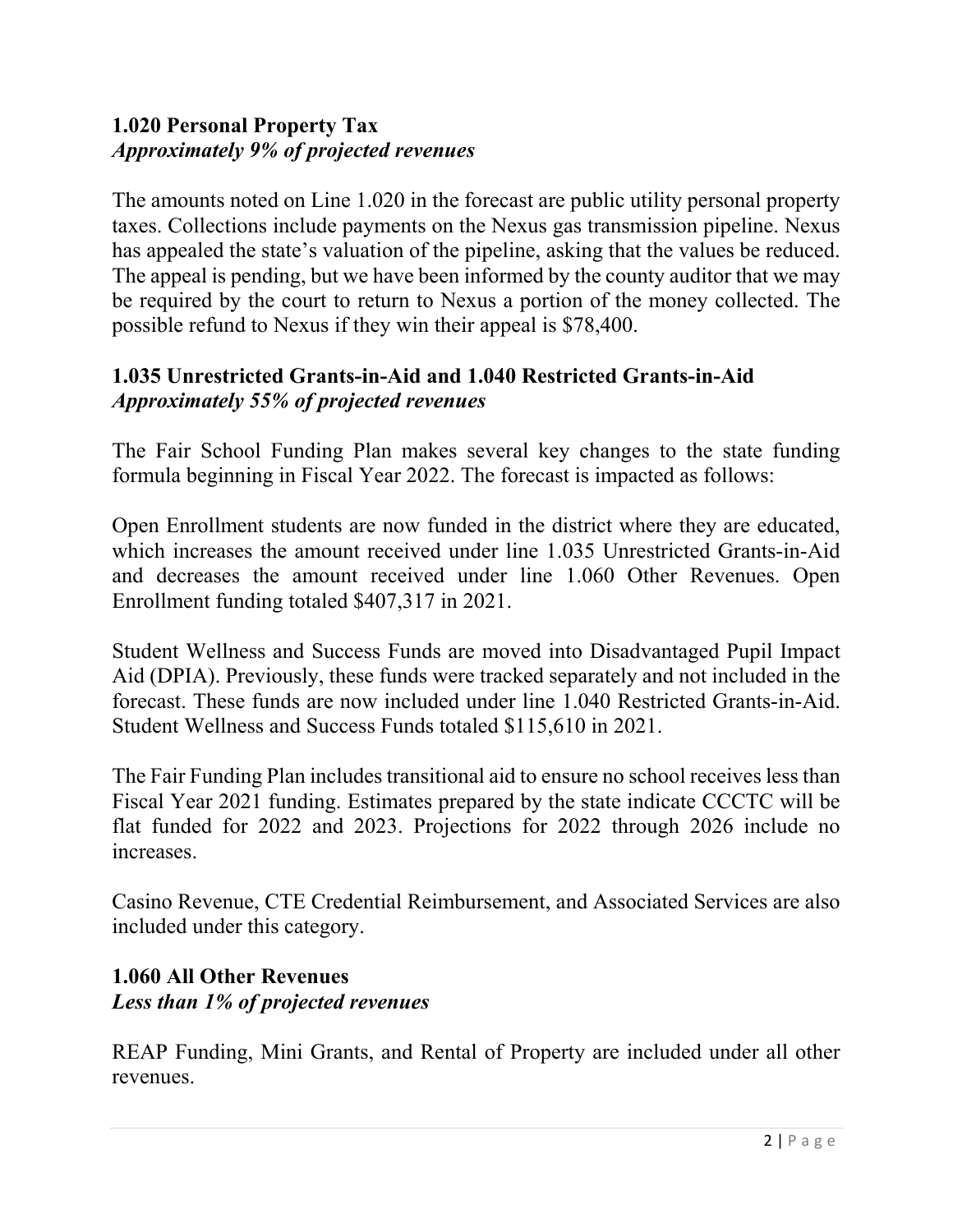# **2.080 All Other Financing Sources**

Included in this category are refunds from prior year expenditures and transfers in from unclaimed funds.

# **Expenditure Assumptions**

# **3.010 Personal Services (Wages)**

## *Approximately 46% of total projected expenditures and other financing uses*

Projections are based on expected increases in base wages and the anticipated effect of step increases. Staffing levels are projected to remain unchanged from 2022 through 2026.

## **3.020 Employees' Retirement/Insurance Benefits**

# *Approximately 21% of total projected expenditures and other financing uses*

This category includes board share of retirement (14% of wages), board share of Medicare, worker's compensation, insurance benefits, tuition reimbursement, and unemployment claims. Projections are based on forecasted wages and current employee benefit packages.

## **3.030 Purchased Services**

## *Approximately 11% of total projected expenditures and other financing uses*

Expenses for utilities, property insurance, liability insurance, professional development, repair/maintenance of building, professional services, security services, etc. are included in this category.

## **3.040 Supplies and Materials**

# *Approximately 9% of total projected expenditures and other financing uses*

This category includes expenses for instructional supplies, teaching aids, office supplies, textbooks, library books, newspapers, and periodicals.

## **3.050 Capital Outlay**

## *Approximately 2% of total projected expenditures and other financing uses* This category includes expenses for the acquisition of equipment.

## **4.300 Other Objects**

# *Approximately 2% of total projected expenditures and other financing uses*

This category includes professional dues/fees, audit fees, tax collection fees, and general bonds.